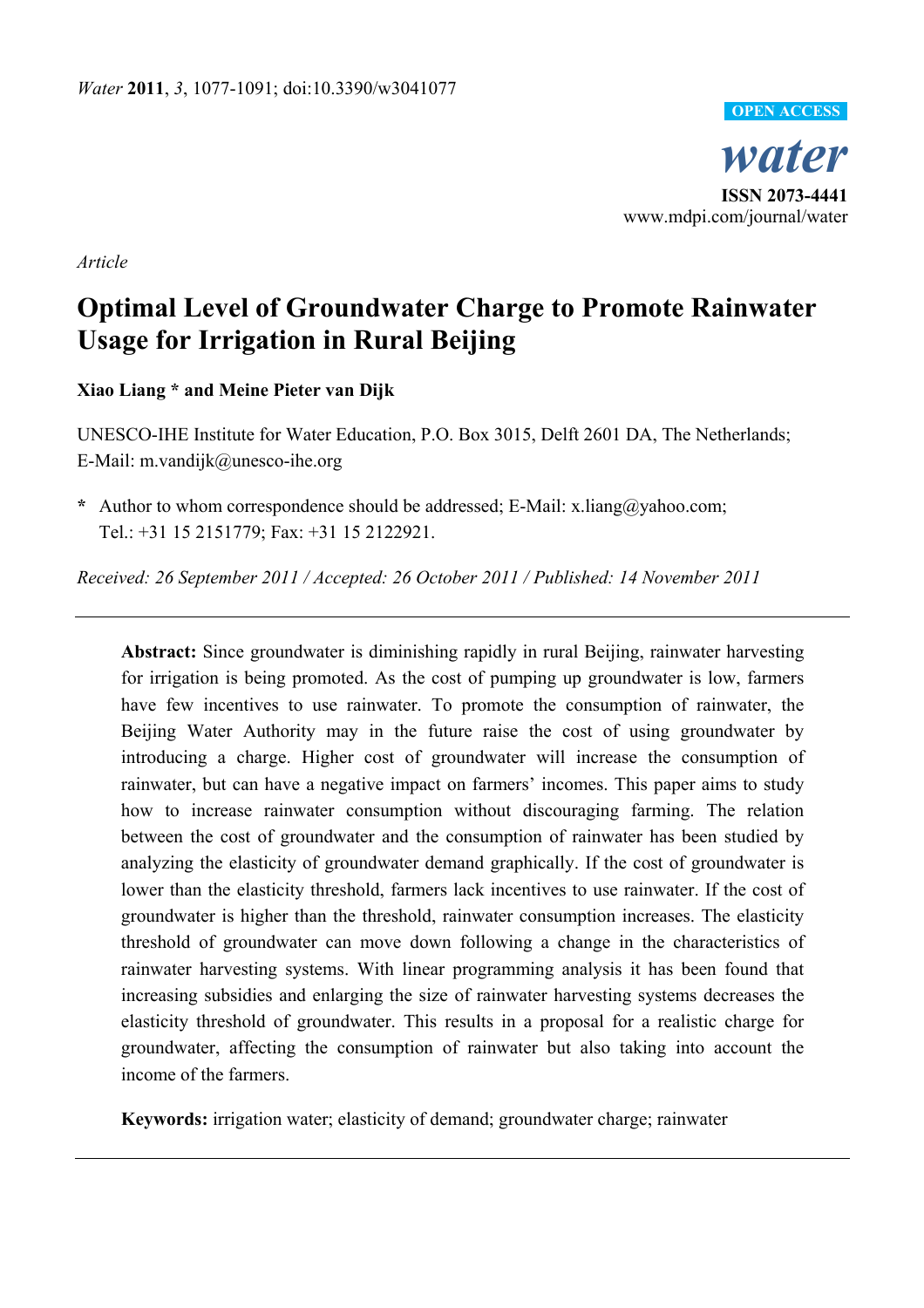### **1. Introduction**

Groundwater contributes 75.6% of the irrigation water for agriculture in Beijing [1]. However, the groundwater in Beijing is diminishing significantly, caused by recurrent droughts and growing domestic and industrial water demand [2]. It is shown in Figure 1 that the groundwater level in Beijing has declined since the mid-1950s. In the rural areas of Beijing, mostly the minimum depth of a well to access the groundwater is 80 meters while 20 years ago farmers could get groundwater from a well of only 2 meters [3]. The lowering of the groundwater level could lessen water availability for agricultural irrigation and threaten the development of agricultural production [1,4-6]. It is necessary to provide other water resources to ensure sustainable agricultural development.

**Figure 1.** The change of groundwater water level in Beijing (Source: [7], masl means meters above sea level).



**Figure 2.** Precipitation rate in Beijing from 1986 to 2009 (Source: [2]).



Rainwater harvesting (RWH) is an effective way to supplement the supply of agricultural water [1]. Since 2006, hundreds of RWH systems have been constructed in the rural areas of Beijing. While these systems do not require a complex technology, they help to solve the problem of agricultural water scarcity. Basically the precipitation in Beijing can satisfy the requirement of agriculture irrigation. It is shown in Figure 2 that the average precipitation rate in Beijing stays at around 500 mm per year, although the precipitation rates in certain years are low. Eighty per cent of the precipitation in Beijing falls between April and September, based on the average values of 10 years data (Figure 3). According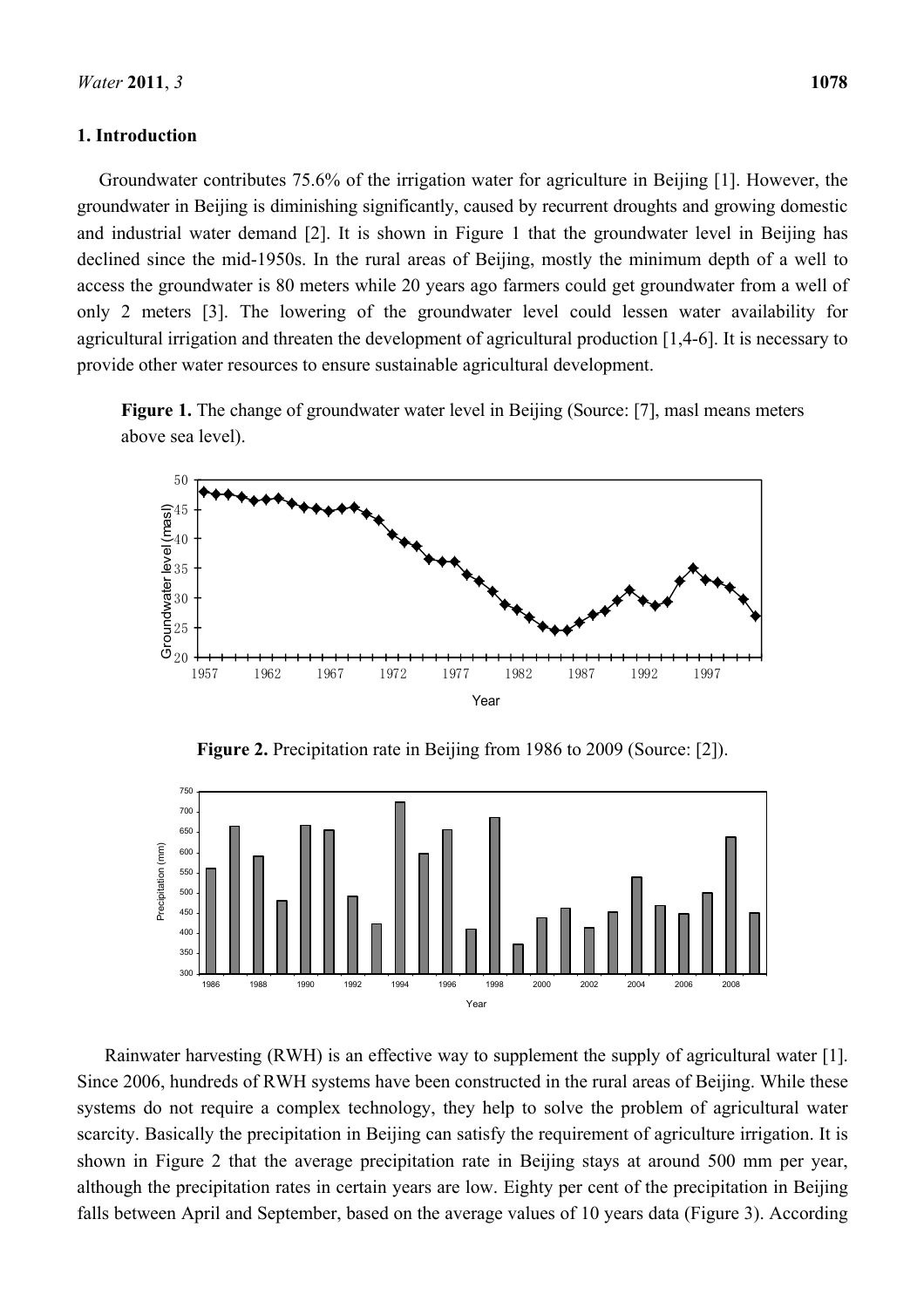to interviews with managers of the rainwater harvesting projects, the rainwater harvesting plants usually operate from April to October because the precipitation is concentrated in this period. The rainwater harvesting plant is then idle in the winter time.



**Figure 3.** Average precipitation rate during one year in Beijing (Source: [2]).

From a technological and environmental point of view, rainwater is a suitable replacement for groundwater for agricultural irrigation [8-10]. However, from the financial point of view, using rainwater is not cheaper than using groundwater. Table 1 shows the average data from a farming household for using groundwater and the RWH system. There are 8 people living in the farming household who own a well and a RWH system. The initial investment of the well is 70,000 RMB, and the initial investment of a 50  $m<sup>3</sup>$  storage tank is 27,000 RMB (Table 1). However, the unit investment and O&M costs (Operation and Maintenance) of using groundwater are lower than that of using rainwater, because the total water withdrawn from a well is much larger than that from a rainwater storage tank. The water withdrawn from a rainwater storage tank is only used to supplement agricultural irrigation, but the water withdrawn from a well is used for both people's needs and farming.

**Table 1.** Data for cost of groundwater and rainwater for an agricultural household.

| Cost                                      | <b>Using</b> | <b>Using rainwater</b>                |
|-------------------------------------------|--------------|---------------------------------------|
|                                           | groundwater  | (Storage capacity: $50 \text{ m}^3$ ) |
| Initial investment (RMB)                  | 70,000       | 27,000                                |
| The number of users                       |              |                                       |
| Total water withdraw $(m^3$ /year)        | 30,000       | 250                                   |
| Unit investment cost $(RMB/m3)$           | 2.1          |                                       |
| Unit O&M (Operation and Maintenance) cost | 0.13         | 24                                    |

Due to the relatively low unit cost of using groundwater, farmers have few incentives to use rainwater. Only 30% of the constructed RWH systems in Beijing operate continually and the remaining systems are often run with interruptions or are not in use, according to interviews with officials of the Beijing Agro-Technical Extension Center.

The economic theory of substitution states that an increase in the price of particular goods will lead to an increase in demand for its substitute. It means that an increase in the cost of groundwater can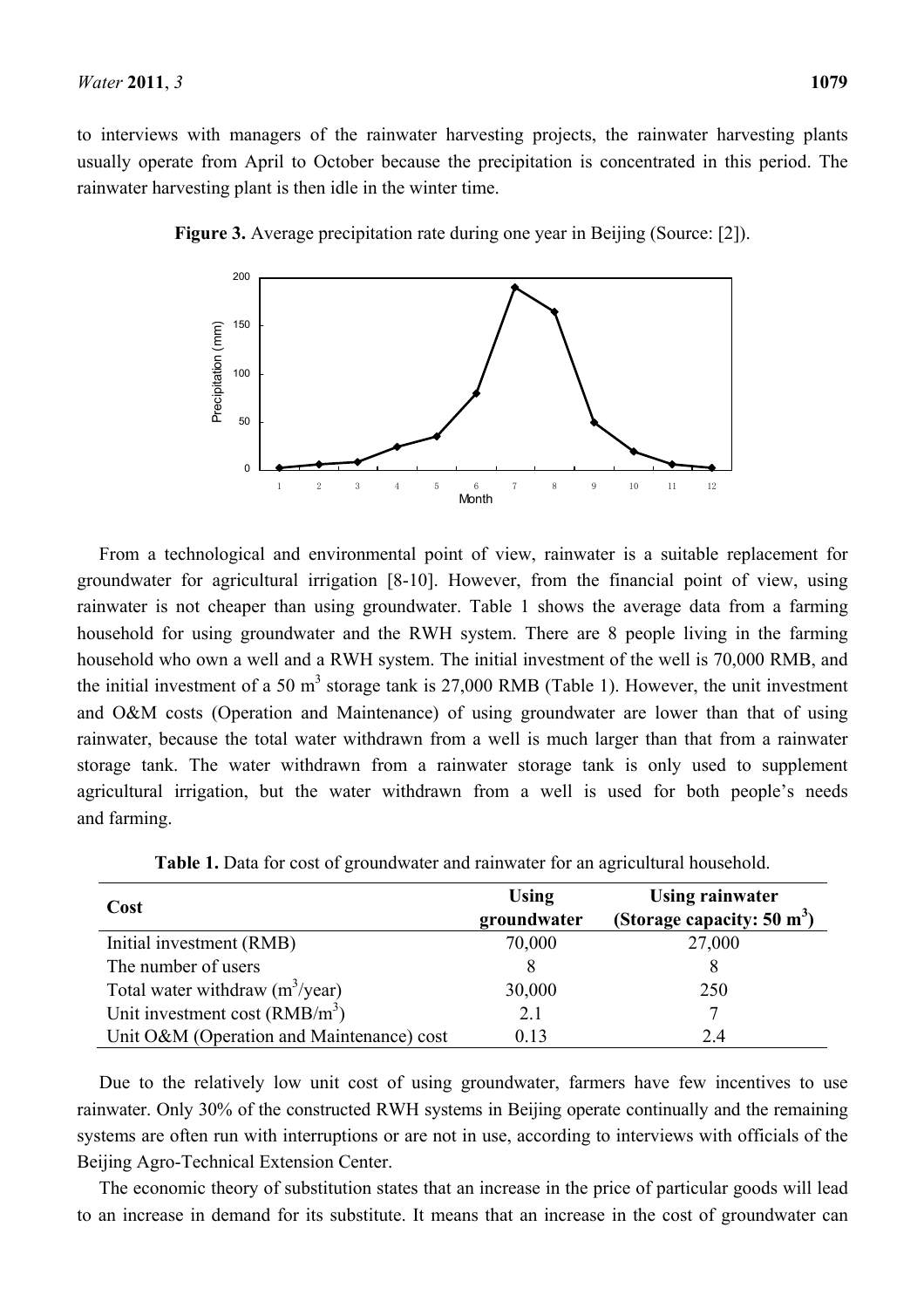raise the consumption of rainwater. If the cost of using groundwater is higher than using rainwater, farmers would prefer to reduce the consumption of groundwater while increasing the consumption of rainwater. Enforcing a levy on groundwater could be one method to increase the cost and restrict the consumption of groundwater [5]. According to the interviews with the officials, the Beijing Water Authority is going to raise the cost of using groundwater by collecting a charge on groundwater so as to restrict the groundwater consumption in the near future.

A higher cost of groundwater can effectively reduce groundwater consumption and motivate farmers to use rainwater. Meanwhile a higher cost of groundwater can affect the farmers' incomes negatively because it raises the cost of irrigation. It has been found by data from the Shanxi province of China that a tenfold increase in the price of water could reduce social welfare by 39 percent [11]. As farmers are the poorest people in Beijing, it seems unreasonable to increase the cost of irrigation [5,12,13]. From a policy perspective, the question is whether a groundwater charge can lead to an increase in rainwater consumption while not lowering farmers' incomes.

The objective of this study is to show how to increase the consumption of rainwater by charging for groundwater while not discouraging farming. This paper consists of two parts: graphical illustration and linear programming. In the graphical illustration, the relation between the cost of groundwater and the consumption of rainwater is studied graphically by analyzing the elasticity of groundwater. Many studies concerned with the price elasticity of irrigation water have found that when the price of water is lower than a threshold, irrigation water is price inelastic [13-16]. The cost of groundwater should be higher than the elasticity threshold so that the consumption of groundwater is sensitive to its cost. Hence increasing the cost of groundwater can raise the consumption of rainwater. If the elasticity threshold decreases, the cost of groundwater enabling the increase of rainwater consumption becomes lower. A low cost of groundwater would not discourage farming. Through linear programming, we try to find out how to decrease the elasticity threshold of groundwater, and then to determine a realistic charge of groundwater which affects not only the consumption of rainwater positively but also the income of the farmers as little as possible.

#### **2. Graphical Illustration**

It has been indicated in many studies that there are three thresholds of prices leading to different elasticity of groundwater demand change [13,16,17]. The groundwater can become inelastic at a too low price or at a too high price level. Only in the middle price range, is the groundwater price elastic. Figure 4 illustrates the relation between the cost of groundwater and its consumption. It is shown that when the cost is below a threshold value  $P_1$ , the consumption of groundwater is completely inelastic. Farmers react very little or not at all to an increase in groundwater cost. They maintain the existing groundwater demand. The cost of pumping up groundwater is too low to induce farmers to achieve water saving or to use other sources of water such as rainwater for agricultural irrigation. When the cost is higher than P1, water consumption changes with different water costs (Figure 4). Because of a high elasticity, a small increase in the water cost can bring a large decrease in groundwater consumption. At this stage farmers would then use other water sources to supplement the irrigation water. The elasticity declines when the water cost is higher than  $P_2$  (Figure 4). Given this situation, the consumption of groundwater is limited and farmers may decrease total water consumption through a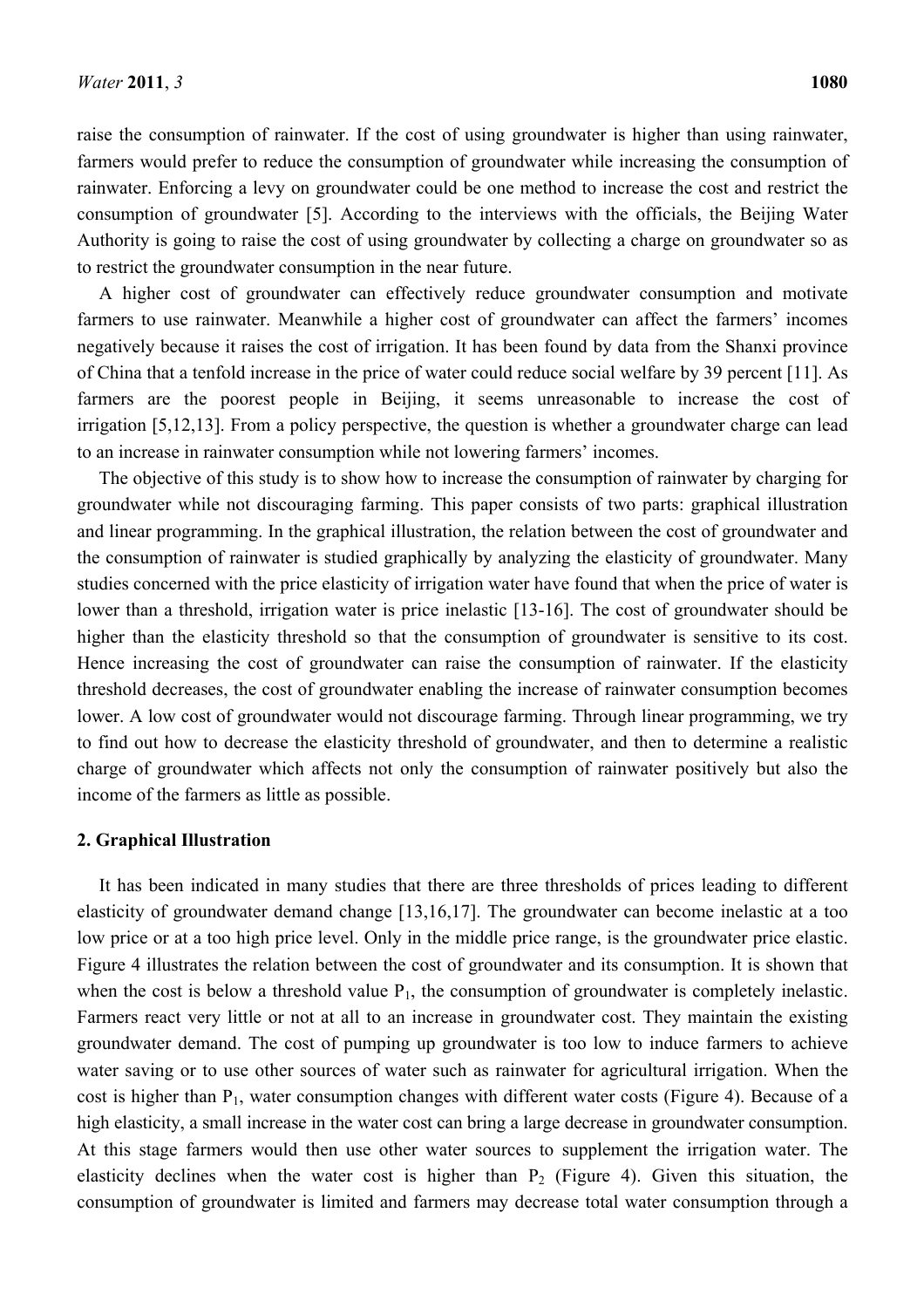series of water saving activities. They may change from water intensive crops to non-irrigated crops or crops requiring very little water.

**Figure 4.** The change in elasticity of groundwater in terms of different costs. (P means cost of groundwater; Q means groundwater demand).



It is assumed that there are only two water resources for agricultural irrigation: groundwater or rainwater, and that water demand for irrigation is fixed. As shown in Figure 2, basically the precipitation is at a constant value, which can satisfy the requirements of agricultural irrigation. Rainwater is a substitute for groundwater, which means when groundwater consumption increases, rainwater consumption will decrease, and vice versa. Figure 4 describes the relation between the cost of groundwater and its consumption. When the cost of groundwater increases, the consumption of groundwater will decrease and the consumption of rainwater will increase. Accordingly, based on Figure 4, the relation between the cost of groundwater and the consumption of rainwater can be estimated and is shown in Figure 5.

Figure 5. The relation between groundwater cost and rainwater demand. (V means rainwater demand).

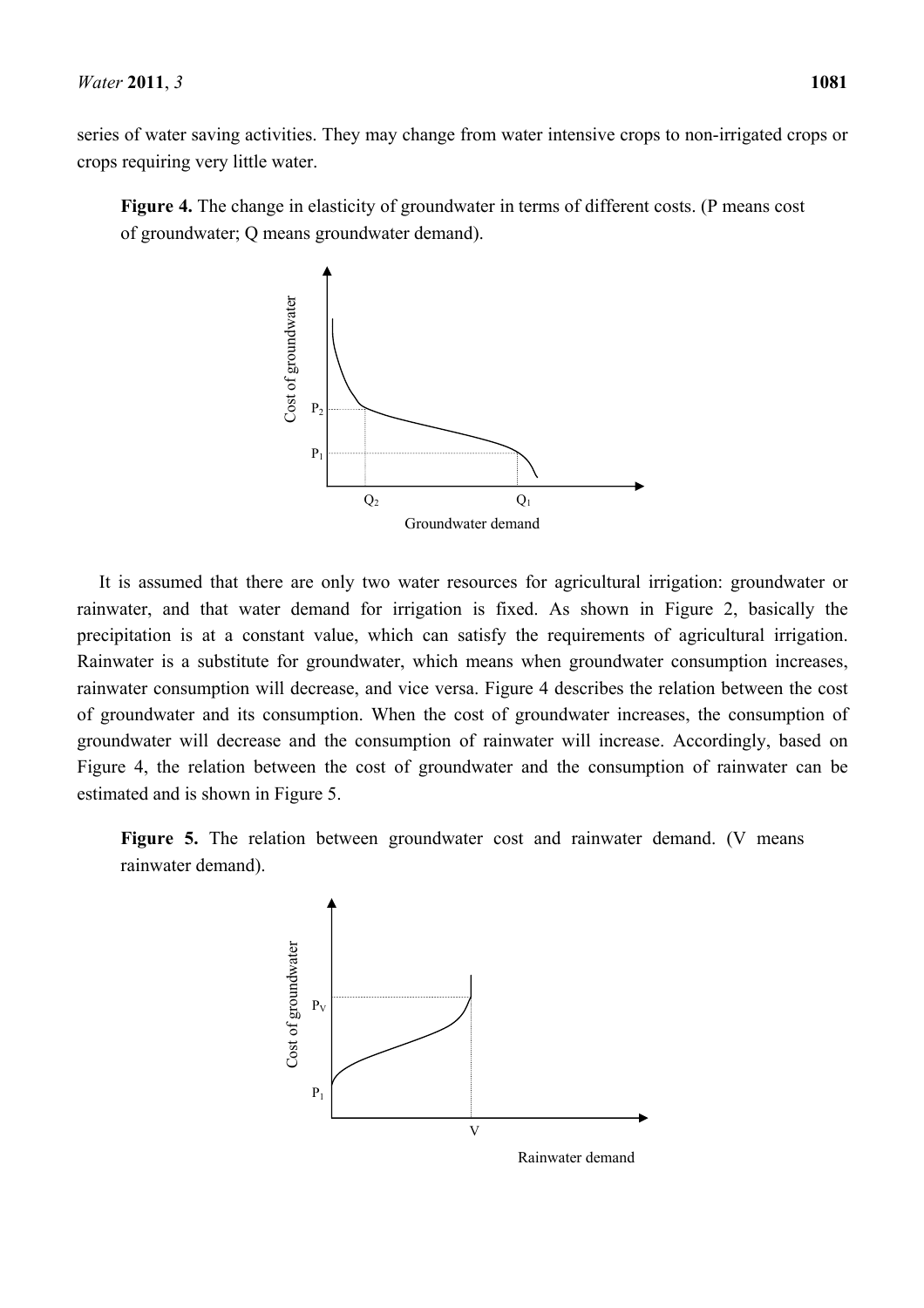Figure 5 shows that when the cost of groundwater is lower than  $P_1$ , the consumption of rainwater tends to be zero. Farmers do not respond to the increasing cost of groundwater and continue to use it for irrigation. When the cost of groundwater is higher than the elasticity threshold  $P_1$ , the consumption of rainwater can rise with the increase in the cost of groundwater. Farmers respond to the increased groundwater cost by reducing the consumption of groundwater. To keep the same amount of water for irrigation, farmers would raise rainwater consumption to supplement water supply. The existing crop distribution does not change and total water consumption is the same. When the cost of groundwater increases to, or over P<sub>v</sub>, rainwater consumption reaches its potential maximum harvesting amount V. At this stage, RWH systems are fully utilized, while little groundwater is extracted for agricultural irrigation due to its high cost. It should be noticed that the threshold value  $P_1$  is the crucial value needed to improve the consumption of rainwater. As long as the cost of groundwater is higher than the threshold value  $P_1$ , the consumption of rainwater becomes sensitive to changes of the groundwater cost. This implies the precondition for increasing the consumption of rainwater is that the cost of groundwater is higher than the threshold value  $P_1$ .

If the prices for using groundwater or rainwater are changed, the line in Figure 5 can move up or down. Figure 6 illustrates the situation where rainwater demand is moving down. The curve line for rainwater demands moves from line 1 ( $L_1$ ) to line 2 ( $L_2$ ), because the threshold value decreases from  $P_1$ to  $R_1$ . In the case of line 2 (L<sub>2</sub>), the groundwater cost is above  $R_1$ , the consumption of rainwater becomes sensitive to a change of the cost of groundwater. To reach the same level of rainwater consumption, the cost of groundwater in the case of line  $2(L_2)$  can be lower than the cost of groundwater in the case of line  $1(L_1)$ . For example, to reach the potential maximum RWH amount V, the cost of groundwater in line 1 (L<sub>1</sub>) should be  $P_v$  while the cost of groundwater in line 2 (L<sub>2</sub>) is  $R_v$ which is smaller than  $P_y$ . As is mentioned previously, the condition for improving the consumption of rainwater is that the cost of groundwater is higher than the elasticity threshold value. If the elasticity threshold value decreases, the cost of groundwater does not need to be so high to increase the consumption of rainwater. A low cost of groundwater means the groundwater can be charged at a low price and farmers' incomes are not affected negatively. Thus the decline of the elasticity threshold value helps to improve the consumption of rainwater while charging the groundwater at a low level.

Figure 6. Movement of rainwater demand lines. (L means lines; R means cost of groundwater).

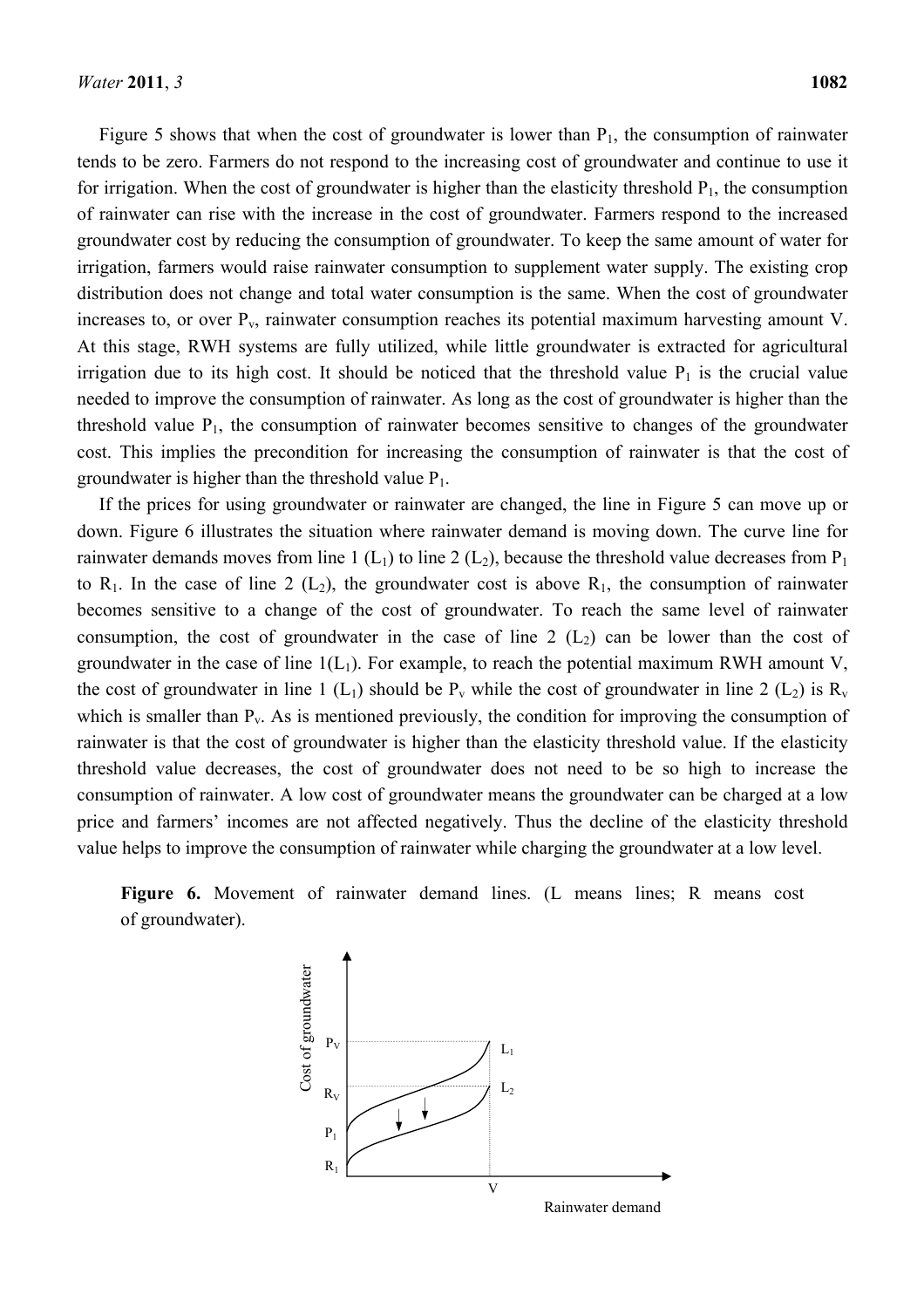The curve line moving down according to the theory of substitution means that the cross elasticity increases. The responsiveness of the consumption of rainwater to the change of the cost of groundwater becomes higher. This can be taken in two ways: the change of characteristics of using groundwater, and the change in the characteristics of RWH. In this study, the characteristics of using groundwater do not change very much since the capacity of wells and the pumping costs tend to be quite similar. Hence the movement of curves represents the change in characteristics of RWH systems, such as the size of the RWH system, or the subsidies for initial investments.

The graphic analysis demonstrates the relation between the cost of groundwater and the consumption of rainwater. Rainwater consumption tends to be zero when the cost of groundwater is lower than the elasticity threshold. Once the cost of groundwater is larger than the elasticity threshold, farmers would increase the use of rainwater and decrease the consumption of groundwater. The threshold value is the important point to increase the consumption of rainwater. If the threshold value is low, a smaller groundwater cost is required to enable the increase of rainwater consumption. We also find that the threshold cost could decrease through a movement of the curve line. The movement of the curve line of rainwater can be achieved by changing the characteristics of the RWH system.

#### **3. Linear Programming**

We have used linear programming to find out which characteristics of RWH systems could lead to a change in the elasticity threshold of groundwater.

#### *3.1. Data*

The data source for the analysis is from interviews with managers of RWH systems in the rural areas of Beijing. Additionally, some relevant data are taken from the literature [3,18,19].

#### *3.2. Linear Programming Model*

From the point of view of farmers, the objective of linear programming is to obtain the maximum net profit. We assume that increasing water consumption in agricultural irrigation could increase the production of their crops. In this case, there are two alternative irrigation water sources: groundwater and rainwater. The objective function (Equation 1) illustrates that the net profit of production is determined by the consumptions of groundwater  $(q_1)$  and rainwater  $(q_2)$ .

Objective function:

Maximum 
$$
z = b(q_1 + q_2) - c_1 q_1 - c_2 q_2
$$
 (1)

where, *z* is the net benefit of the project; *b* is the unit profit of crops  $(RMB/m<sup>3</sup>)$ . In terms of interviews with project managers, 80% of crops cultivated in the RWH systems in Beijing are as follows; cucumber, tomato, lettuce, and marrow, which all belong to vegetables. So only the production of vegetables concerns us in this study. The unique profit of crop incomes (*b*) in Beijing could be set at 6 RMB/m<sup>3</sup> [3].  $q_1$  is the consumption of groundwater (m<sup>3</sup>);  $q_2$  is the consumption of rainwater (m<sup>3</sup>);  $c_1$  is the unit cost of groundwater (RMB/m<sup>3</sup>);  $c_2$  is the unit cost of rainwater (RMB/m<sup>3</sup>).

Constraints functions: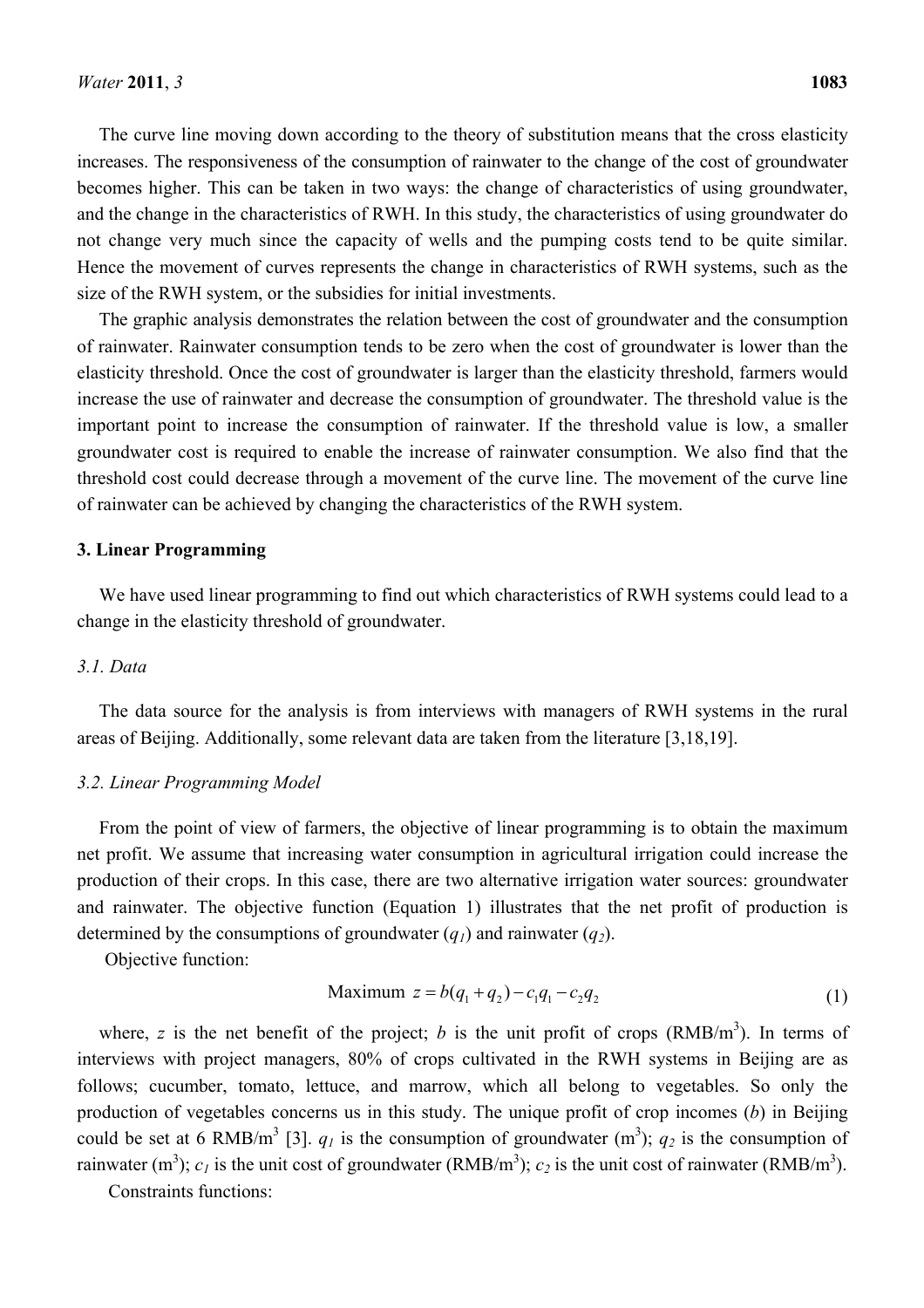$$
q_1 + q_2 \le Q \tag{2}
$$

$$
o \le q_2 \le V \tag{3}
$$

Equation 2 and 3 illustrate the constraints on the consumption of groundwater  $(q_1)$  and rainwater (*q2*). The total consumption from the two water sources can not be larger than the quantity required for irrigation (*Q*) (Equation 2). Moreover, the collected rainwater amount  $(q_2)$  is restricted by the potential maximum collected rainwater amount (*V*) (Equation 3).

The quantity required for irrigation (*Q*) relies on the water quantity required per unit irrigating area (*L*) and the area under irrigation (*S*), shown in Equation 4. *L* is 0.3 m<sup>3</sup>/m<sup>2</sup>, *S* is 1.17 million m<sup>3</sup> [3]. So the volume of the potential required irrigation water (*Q*) in the RWH systems under study can be calculated as  $350,000 \text{ m}^3$ .

$$
Q = L \times S = 0.3 \times 1.17 \times 10^6 = 0.35 \times 10^6 m^3
$$
 (4)

The potential maximum collected rainwater amount  $(V)$  depends on the volume of rain falling  $(k_p)$ , the area where rainwater is collected (*A*), and the coefficient of effective RWH (*K*), shown in Equation 5. According to two studies,  $k_p$  equals 452 mm, *A* is 9.3 million m<sup>2</sup>, *K* is 0.8 [3,18]. Hence the maximum collected rainwater volume (*V*) is calculated as  $340,000 \text{ m}^3$  (Equation 5).

$$
V = k_p \times A \times K / 1000 = 452 \times 9.3 \times 10^6 \times 0.8 \div 1000 = 0.34 \times 10^6 m^3
$$
 (5)

#### *3.3. Graphical Solution of Linear Programming*

In terms of the constraints functions, we can determine the region of feasible solutions. As  $q_1 + q_2 \leq Q$ , the possible values of  $q_1$  and  $q_2$  lie below the line of  $Q_1Q_2$ . But  $q_2$  is smaller than *V*. Determination of Equation 4 and 6 illustrates that the *V* value is smaller than the *Q* value. So the feasible values of *q1* and *q2* are limited to the dark area of Figure 7. The optimal solution will be a point on the frontier of the region of all feasible solution.

**Figure 7.** Region of feasible solutions. (Q means quantity required for irrigation; q<sub>1</sub> means consumption of groundwater;  $q_2$  means consumption of rainwater; G means intersection point).

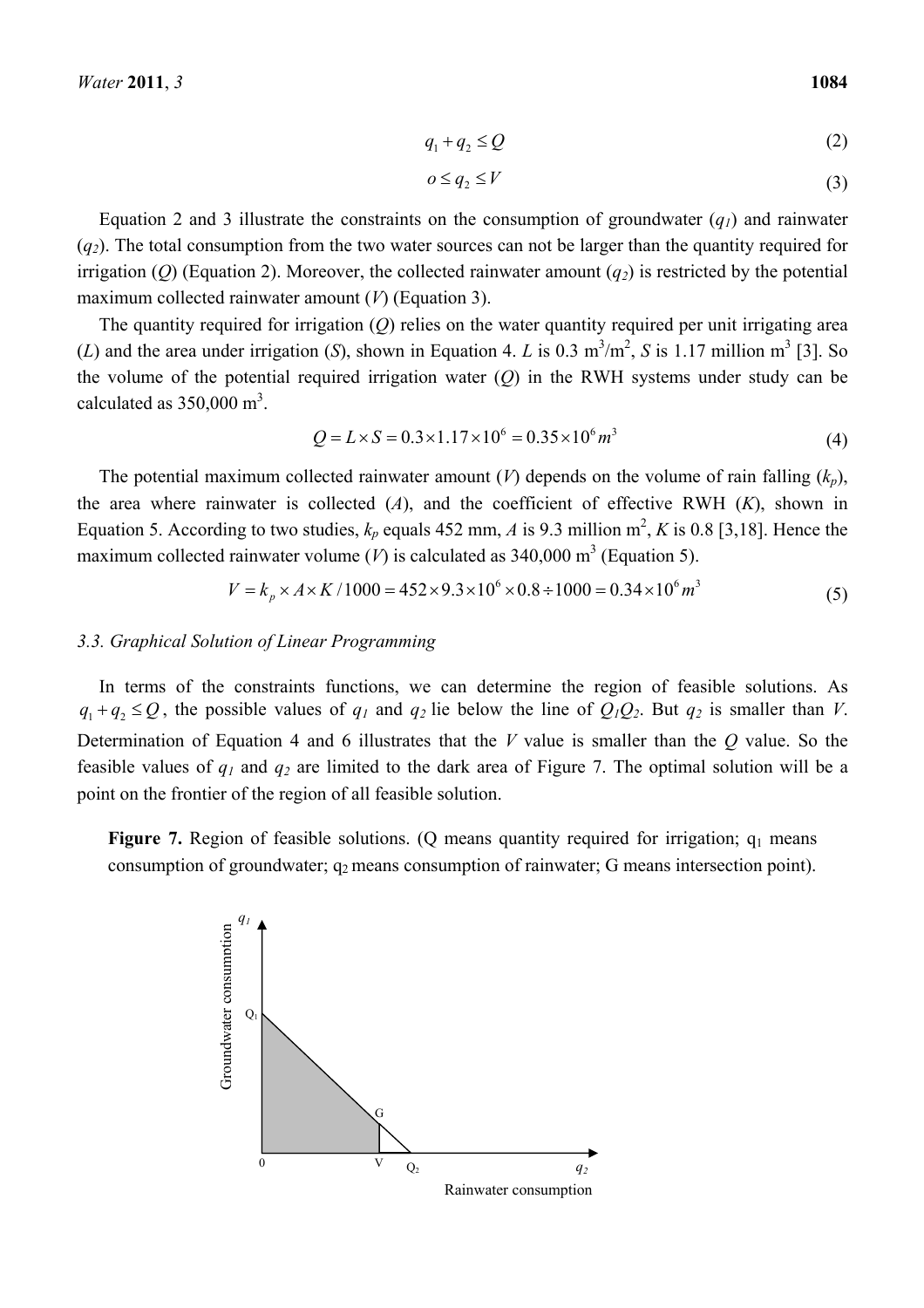The objective function can be presented graphically by isoprofit lines. In this case, the isoprofit line is denoted by line *AB*, shown in Figures 8, 9 and 10. The optimal solution can be found by the point of tangency of the frontier of the region of feasible solutions to the highest possible isoprofit curve [20]. So the optimal solution depends on the slope of the isoprofit lines.

In this study, the objective function is  $z = b(q_1 + q_2) - c_1 q_1 - c_2 q_2$ , which can be changed to  $q_1 = \frac{2}{1} - \frac{b}{1} - \frac{c_2}{2} \times q_2$  $1 \quad 0^$  $q_1 = \frac{z}{b-c_1} - \frac{b-c_2}{b-c_1} \times q_2$ . Thus the slope of the isoprofit line is  $\frac{b-c_2}{b-c_1}$  $b - c$  $b - c$  $\frac{-c_2}{-c_1}$ . The possible frontier of the region of feasible solutions includes two points:  $Q_l$  and  $G$  and one line:  $Q_lG$ . As the line of  $Q_lG$  is the boundary line of the constraint:  $q_1 + q_2 \leq Q$ , its slope equals 1. Following the change of the slope of the isoprofit lines, three kinds of optimal solutions could appear.

**Figure 8.** Optimal solution 1 (the isoprofit slope <1).



**Figure 9.** Optimal solution 2 (the isoprofit slope = 1).

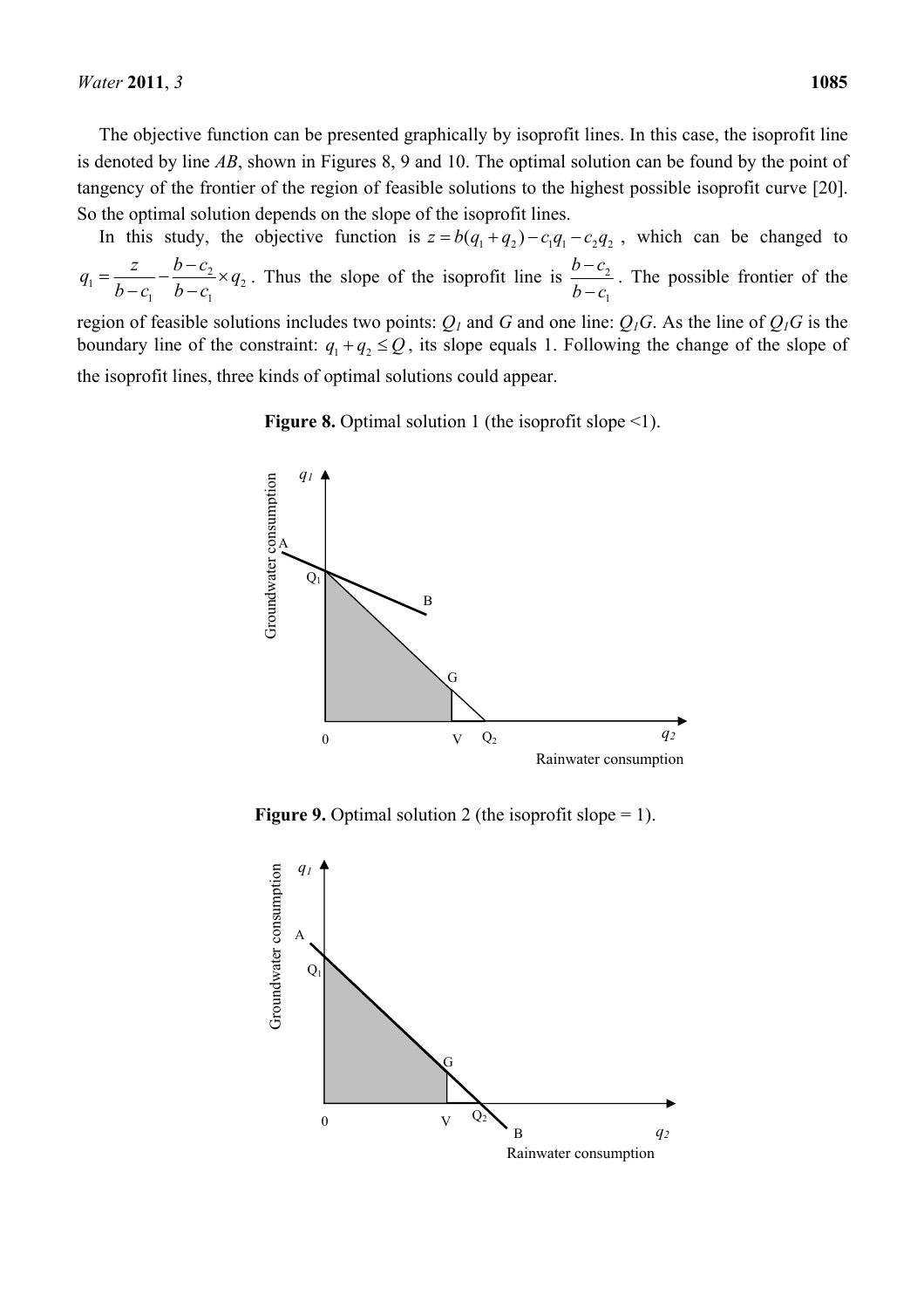

Firstly, if the slope of the isoprofit lines is smaller than 1, the point of tangency is the point of *Q1*, shown in Figure 8. At the point of  $Q_1$ ,  $q_1 = Q$  and  $q_2 = 0$ , which means that the consumption of rainwater is zero while the consumption of groundwater reaches its maximum. In this situation, 2 1  $\frac{b-c_2}{1}$  < 1  $\frac{b-c_2}{b-c_1}$  < 1, namely  $c_2 > c_1$ . So when the unit cost of groundwater is smaller than the unit cost of

rainwater, the consumption of rainwater is zero.

Secondly, if the slope of the isoprofit lines equals 1, all the points in the line of *Q1G* could be the optimal solutions, shown in Figure 9. Given this situation, the consumption of rainwater could range from 0 to *V*. The slope of the isoprofit lines equals 1, which means  $\frac{6}{10}$ 1  $\frac{b-c_2}{1} = 1$  $\frac{b-c_2}{b-c_1}$  = 1, namely  $c_1 = c_2$ . So when

the cost of groundwater and the cost of rainwater are the same, farmers may start to use rainwater.

Thirdly, if the slope of the isoprofit lines is larger than 1, the point of tangency is the point of *G*, shown in Figure 10. At the point of *G*, the consumption of rainwater is *V* and the consumption of groundwater is (Q-V). In this situation,  $\frac{b}{1}$ 1  $\frac{b-c_2}{1} > 1$  $\frac{b-c_2}{b-c_1}$  > 1, namely  $c_2 < c_1$ . So when the unit cost of

groundwater is larger than that of rainwater, farmers would decrease the consumption of groundwater and increase the consumption of rainwater.

It can be concluded that different values of the cost of groundwater and rainwater will lead to different optimal solutions for the consumption of both water sources. Since zero consumption of rainwater is not suitable to the objective of increasing rainwater consumption, the first optimal solution is not considered in this study. The second optimal solution shows that when the cost of groundwater equals the cost of rainwater, the consumption of rainwater will increase. When the cost of groundwater is larger than the cost of rainwater, the rainwater consumption reaches the maximum potential value, shown in the third optimal solution.

Therefore, only when the cost of groundwater equals or is larger than the cost of rainwater, can the groundwater consumption start to decrease and the rainwater consumption begin to increase.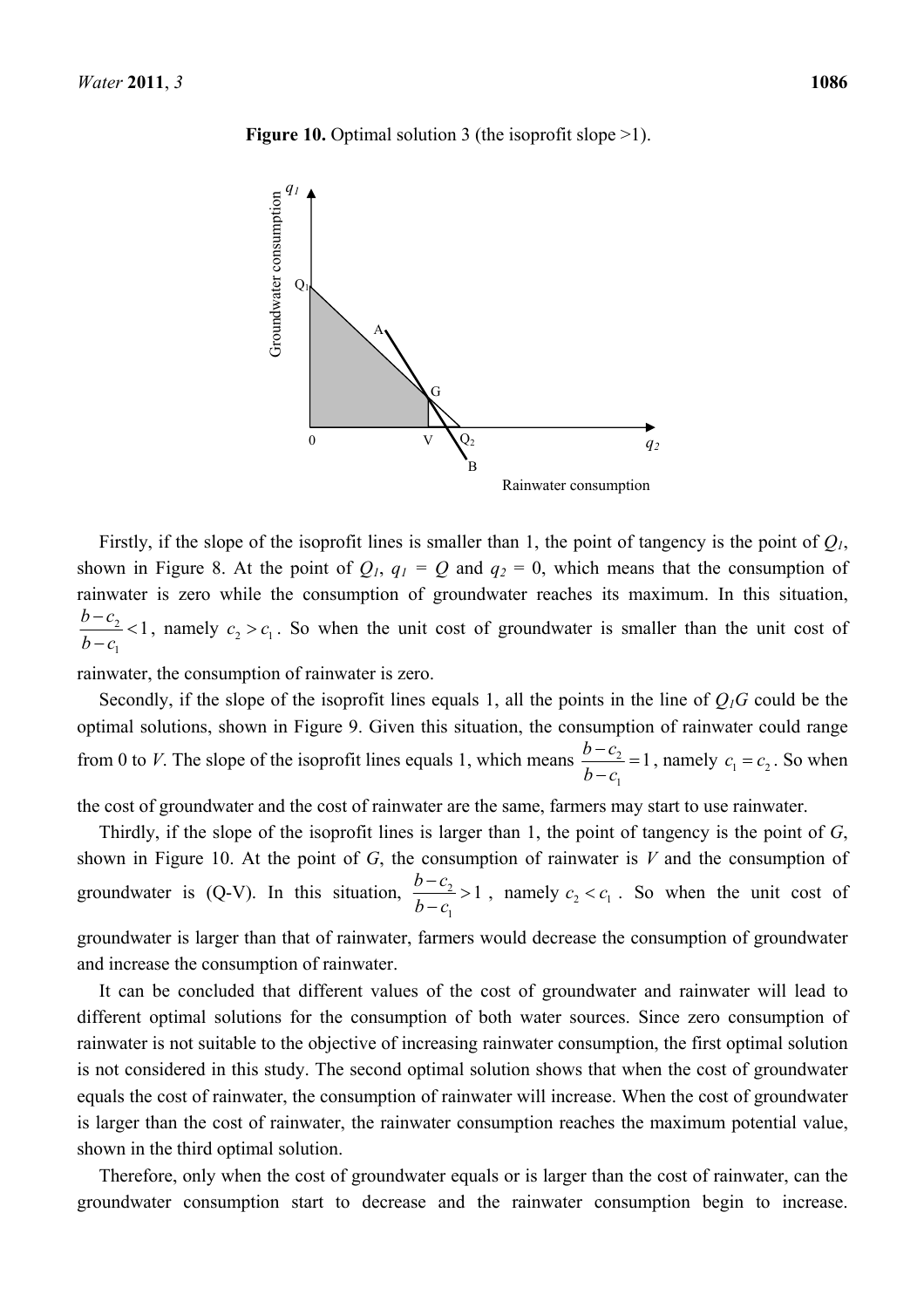Otherwise, the increasing cost of groundwater can not restrict groundwater consumption and improve rainwater consumption. In the linear programming analysis, the unit cost of rainwater could be regarded as the elasticity threshold of groundwater.

# **4. Decreasing the Threshold Value of Groundwater**

The graphical study in Section 2 illustrates that there is a threshold value for the groundwater cost which determines the increasing consumption of rainwater. It also shows that the threshold value could be decreased by changing the characteristics of the RWH system. The optimal solution in Section 3 shows that when groundwater cost  $(c_1)$  is larger than rainwater cost  $(c_2)$ , farmers begin to increase rainwater consumption. It implies that the unit cost of rainwater could be regarded as the threshold value for the groundwater. In this section, we will discuss how to decrease the threshold value, namely the unit cost of rainwater by a change in the characteristics of the RWH system.

Equation 6 shows that the unit cost of rainwater includes the initial investments  $(c<sub>l</sub>)$  and the operation and maintenance cost  $(c_0)$ , which are affected by two major factors: the size of RWH systems and the subsidies. In terms of the economies of scale, the large systems have a small unit initial capital input, while the small systems have a large unit capital input. The unit capital input is the total capital input divided by the capacity of the RWH plant. In the same way, the unit operation and maintenance cost of the large systems is lower than that of the small systems. Additionally subsidies could effectively decrease the initial expenditures made by farmers so as to reduce the cost of using RWH systems. It could be deduced that enlarging the size of RWH and increasing subsidies may decrease the threshold value of groundwater.

$$
c_2 = c_1 + c_o \tag{6}
$$

$$
c_{I} = u_{I} \left( \frac{1 - r_{1}}{L} + \frac{r_{2}}{L} \right) \tag{7}
$$

The calculation of the unit initial cost of RWH is shown in Equation 7.  $u<sub>I</sub>$  is unit capital investment;  $r_1$  is residential radio of RWH system;  $r_2$  is replacement ratio of RWH system; *L* is life time of system. According to the literature,  $r_1$  is 4%,  $r_2$  is 0.25% and *L* is 20 years [19].

There are three sizes of RWH systems according to the interviews: 50  $\text{m}^3$ , 450  $\text{m}^3$  and 1,300  $\text{m}^3$  and two kinds of subsidies: 25% and 75% of the initial investment cost. For the purpose of making a comparative analysis, data are used concerning different sizes of RWH systems and different levels of subsidy. Tables 2 and 3 provide the initial investments and operation and maintenance cost for three sizes of RWH systems; the data were obtained from interviews with project managers. Normally subsidies are only provided for initial investments and no subsidies are given for operation and maintenance cost. For the calculation, we assume the number of users of a small RWH system  $(50 \text{ m}^3)$ is 8 persons, for a medium system  $(450 \text{ m}^3)$  80 persons, and for a large system  $(1,300 \text{ m}^3)$ 150 persons (Table 2). It is shown in Table 3 that the operation and maintenance cost  $(c_0)$  of each size of system is the same but the capital investment  $(u<sub>l</sub>)$  decreases, given the situation of providing subsidies.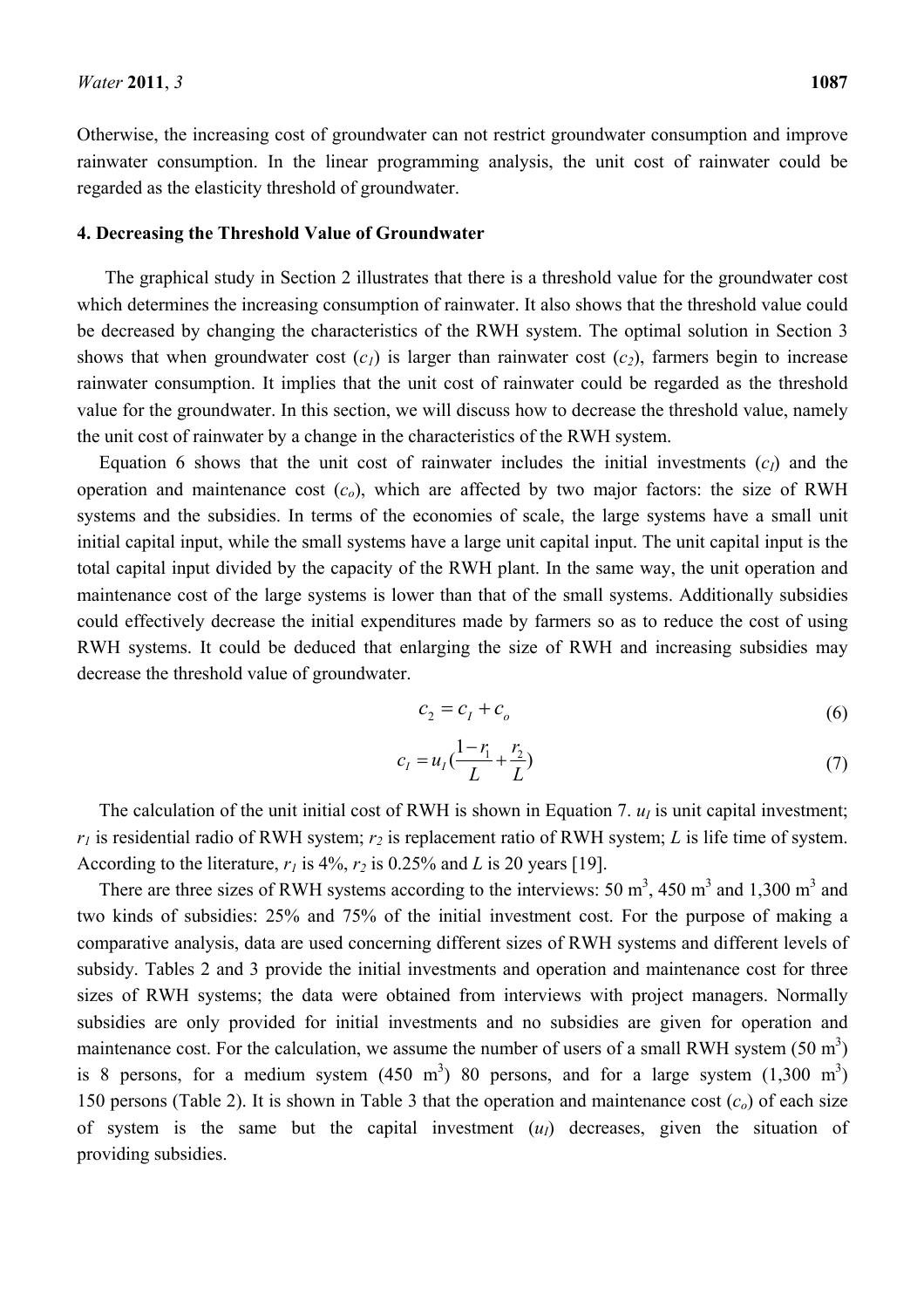| Size $(m^3)$ |      | O&M cost $(c_0)$ | Capital investment $(u_I)$ | <b>Population of</b><br>user |
|--------------|------|------------------|----------------------------|------------------------------|
|              | 50   | 2.41             | 140                        |                              |
|              | 450  | 0.51             | 92                         | 80                           |
|              | 1300 | 0.41             | 77                         | .50                          |

**Table 2.** The parameters for different sizes of rainwater systems  $(RMB/m<sup>3</sup>)$ .

**Table 3.** Data for different sizes of rainwater systems with subsidies  $(RMB/m<sup>3</sup>)$ .

| Sizes and subsidies | O&M cost $(c_0)$ | Capital investment $(uI)$ |
|---------------------|------------------|---------------------------|
| $50 \text{ m}^3$    |                  |                           |
| 25% of investments  | 2.41             | 105                       |
| 75% of investments  | 2.41             | 35                        |
| $450 \text{ m}^3$   |                  |                           |
| 25% of investments  | 0.51             | 69                        |
| 75% of investments  | 0.51             | 23                        |
| $1300 \text{ m}^3$  |                  |                           |
| 25% of investments  | 0.41             | 58                        |
| 75% of investments  | 0.41             | 19                        |

After putting the data of Tables 2 and 3 into Equation 6 and 7, the rainwater cost, namely the threshold value can be calculated (Table 4). We find that the threshold values of groundwater decrease with the increase of the size of RWH system. For example, given the situation of no subsidies, the threshold value is 9.11 RMB/m<sup>3</sup> if the size of rainwater system is 50 m<sup>3</sup>; while the threshold value decreases to 4.91 RMB/m<sup>3</sup> if the size is enlarged to 450 m<sup>3</sup>. Subsequently, the threshold reduces to 4.11 RMB/m<sup>3</sup> if the size becomes 1,300 m<sup>3</sup>. Moreover, an increase in the subsidies on initial investments of RWH could decrease the value of the threshold of groundwater. For example, provided the size is 450 m<sup>3</sup>, the threshold value could decrease from 3.81 to 1.61 RMB/m<sup>3</sup> when the subsidies increase from 25% to 75% (Table 4). The data shown in Table 4 proves that enlarging the size of RWH and increasing subsides can decrease the threshold value of groundwater.

| Table 4. Threshold values of groundwater for different sizes and subsidy levels for RWH systems. |  |
|--------------------------------------------------------------------------------------------------|--|
|--------------------------------------------------------------------------------------------------|--|

| Size of RWH system & subsidy | Threshold of groundwater ( $RMB/m3$ ) |  |
|------------------------------|---------------------------------------|--|
| $50 \text{ m}^3$             |                                       |  |
| 0 subsidies                  | 9.11                                  |  |
| 25% of investments           | 7.41                                  |  |
| 75% of investments           | 4.11                                  |  |
| $450 \text{ m}^3$            |                                       |  |
| 0 subsidies                  | 4.91                                  |  |
| 25% of investments           | 3.81                                  |  |
| 75% of investments           | 1.61                                  |  |
| $1300 \text{ m}^3$           |                                       |  |
| 0 subsidies                  | 4.11                                  |  |
| 25% of investments           | 3.21                                  |  |
| 75% of investments           | 1.31                                  |  |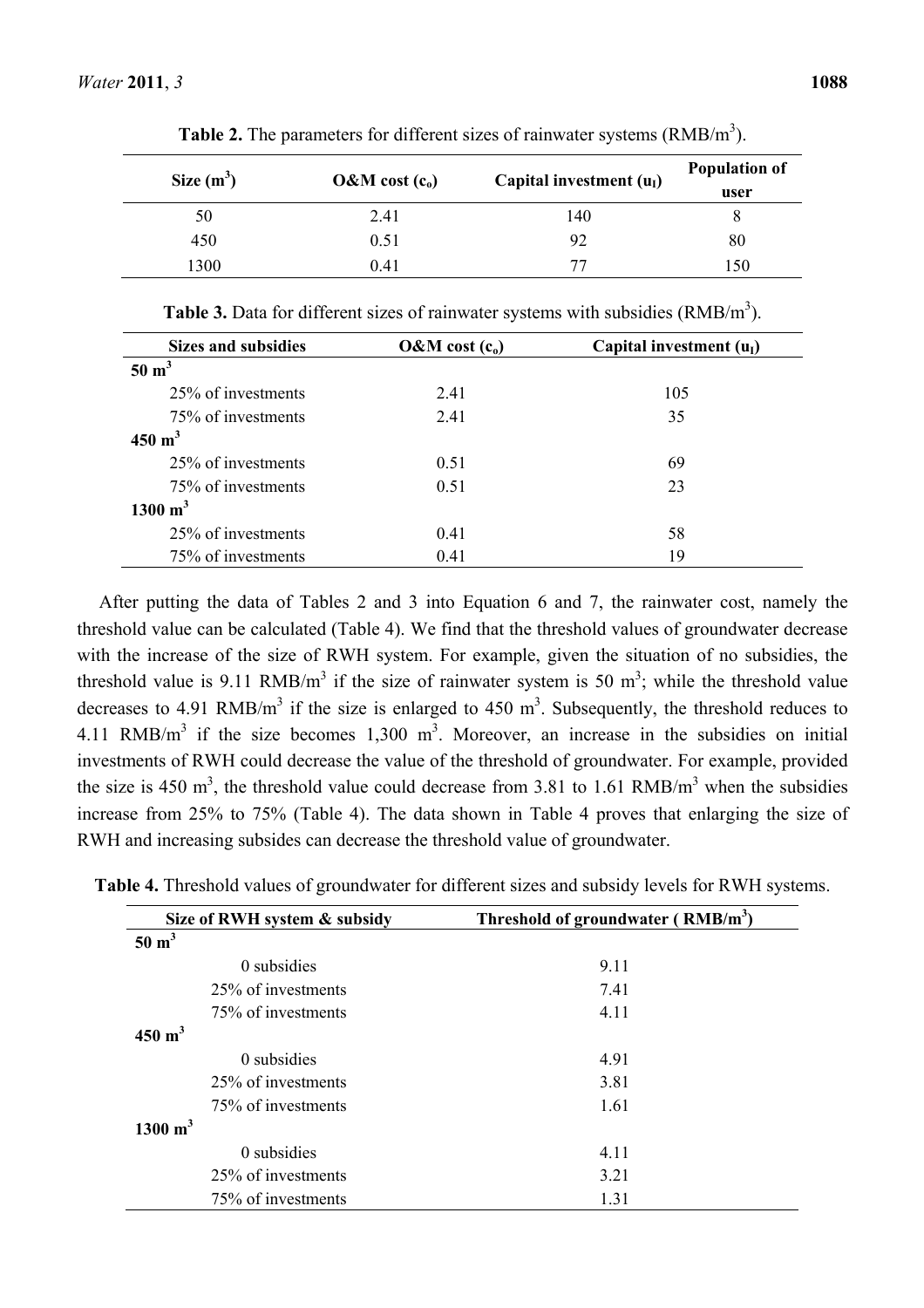The decline in the threshold of groundwater means that the charge on groundwater enabling the increase of rainwater consumption could be lower. Table 4 indicates the data of threshold value, namely rainwater cost  $(c_2)$ . The optimal solution shows the unit cost of groundwater should be bigger than the unit cost of rainwater  $(c_1 > c_2)$ . We can then get the realistic groundwater charges value by determining Equation 8.

$$
c_1 = c_w + c_e + p_u \tag{8}
$$

Equation 8 shows that the cost of using groundwater consists of three parts: unit cost of initial investment on a well  $(c_w)$ , unit pumping cost  $(c_e)$  and water charge  $(p_u)$ . As mentioned previously, the initial investment on a new well is around 70,000 RMB. The number of users for different sizes of RWH is assumed, so we can estimate that the number of wells for 8 people who use 50  $m<sup>3</sup>$  RWH system is 1, for 80 people who use 450  $m<sup>3</sup>$  RWH system is 2, and for 150 people who use 1300  $m<sup>3</sup>$ RWH system is 3. The pumping cost (*ce*) depends on the depth of a well which is generally 80 meters. According to the interviews with project managers, the average unit energy cost of pumping groundwater  $(c_e)$  is 0.13 RMB/m<sup>3</sup>. It is assumed that the groundwater level stops decreasing. So the unit energy cost of pumping remains a fixed value.

It is shown in Table 5 that the realistic groundwater charge decreases when the size of the RWH systems becomes larger. For example, given the situation of no subsidies, the realistic groundwater charge should be larger than 6.88 RMB/m<sup>3</sup> if the size of rainwater system is 50 m<sup>3</sup>; while the realistic groundwater charge should be larger than only  $3.98$  RMB/m<sup>3</sup> if the size of rainwater system is 1,300 m<sup>3</sup>. Moreover, it is shown in Table 5 that if the subsidies for RWH systems increase, the groundwater charge could be less. For the rainwater system of 450  $m<sup>3</sup>$  with 25% of initial investments subsidized, the realistic groundwater charge should be larger than  $3.28$  RMB/m<sup>3</sup> to achieve an increasing consumption of rainwater. But if with the same size the subsidies increase to 75%, the groundwater charge has only to be larger than  $1.08 \text{ RMB/m}^3$  (Table 5).

| Size of system & subsidy | Groundwater charge $(RMB/m3)$ |  |
|--------------------------|-------------------------------|--|
| $50 \text{ m}^3$         |                               |  |
| 0 subsidies              | > 6.88                        |  |
| 25% of investments       | > 5.18                        |  |
| 75% of investments       | >1.88                         |  |
| $450 \text{ m}^3$        |                               |  |
| 0 subsidies              | >4.38                         |  |
| 25% of investments       | > 3.28                        |  |
| 75% of investments       | > 1.08                        |  |
| $1300 \; \mathrm{m}^3$   |                               |  |
| 0 subsidies              | > 3.68                        |  |
| 25% of investments       | > 2.78                        |  |
| 75% of investments       | > 0.88                        |  |

**Table 5.** Groundwater charge corresponding to different sizes and subsidies for RWH systems.

Therefore, enlarging the size and increasing subsidies of RWH systems could help to decrease the threshold value. The decline of the threshold value implies that the groundwater charge enabling an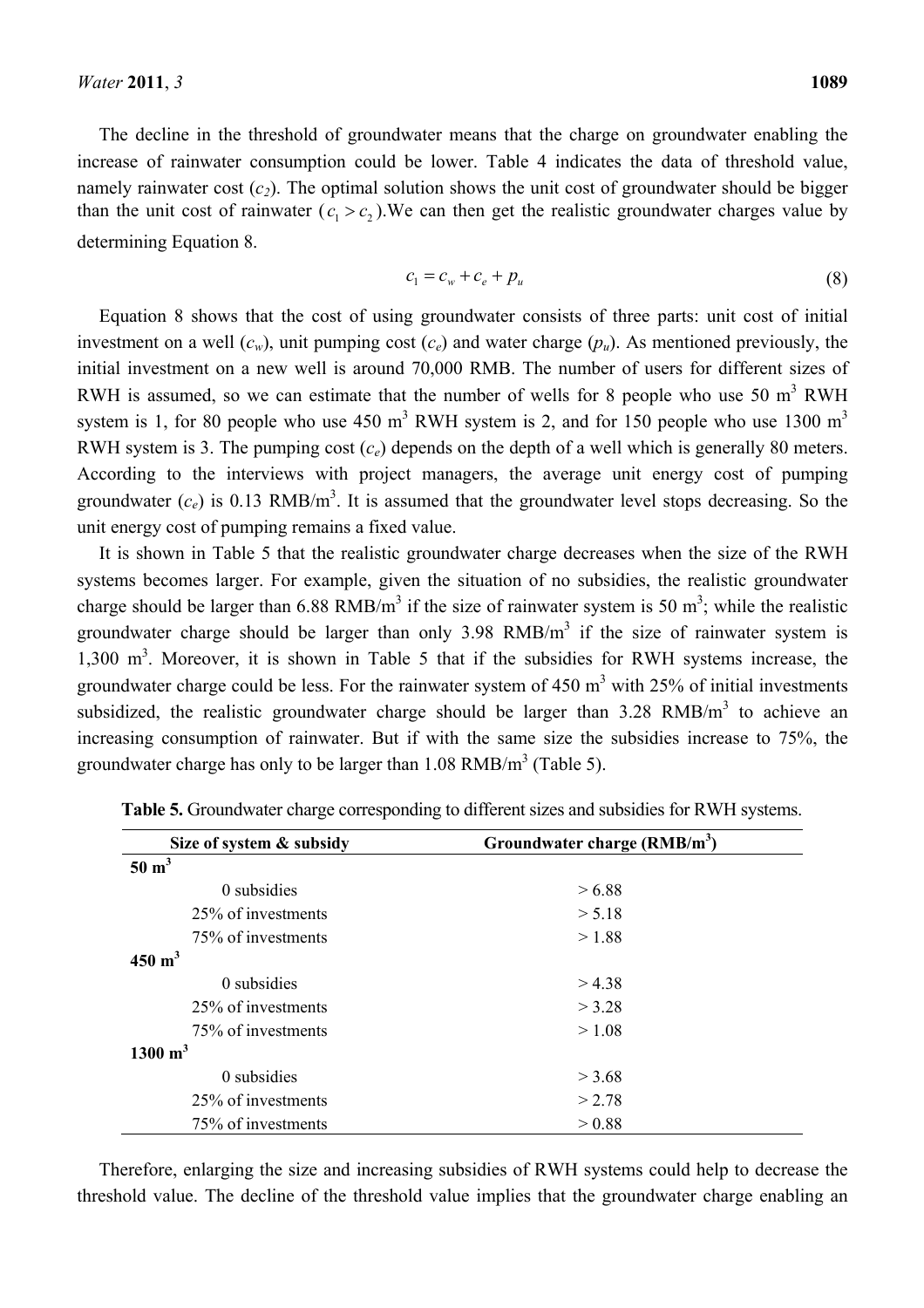increase of rainwater consumption is lower. So, in order to increase rainwater consumption, we can promote the construction of larger RWH storage tanks and increase the subsidies for RWH systems. Meanwhile groundwater should be charged at a low level so as to not discourage farming.

## **5. Conclusions**

This paper uses graphic illustration and linear programming to study how to achieve an increase in the consumption of rainwater by charging for groundwater, while not discouraging farming. The graphical illustration provides the elasticity threshold for a groundwater charge. If the groundwater cost is lower than the threshold, farmers would have few incentives to change their water source from groundwater to rainwater. If the groundwater cost is higher than the threshold, the consumption of rainwater increases. The graphical illustration also shows that the elasticity threshold of groundwater could move down following changes in the characteristics of RWH systems. The linear programming illustrates that increasing subsidies and enlarging the size of RWH systems can decrease the elasticity threshold of groundwater. Decreasing the elasticity threshold of groundwater implies that the cost of groundwater enabling the increase of rainwater consumption becomes lower. Hence a realistic groundwater charge can be determined.

The price mechanism alone is not enough to increase rainwater consumption. Increasing the groundwater price may raise the farmers' incentives to use rainwater, but it also could lead to a significant decrease in farmers' income. It is important to reach the balance of effectively increasing rainwater demand while keeping an eye on farmers' benefits. The outcome of this paper indicates that increasing subsidies for initial investments and promoting larger size RWH systems can both help to achieve this delicate balance.

## **References**

- 1. Wang, Y.; Wang, H. Sustainable use of water resources in agriculture in Beijing: Problems and countermeasures. *Water Policy* **2005**, *7*, 345-357.
- 2. Beijing Water Authority. *Beijing Water Resources Bulletin. 1988–2009*; Beijing Water Authority: Beijing, China, 2010.
- 3. Wang, K.; Li, C.; Wang, Z. *Demonstration of RWH and Reuse in Beijing*; Beijing Municipal Bureau of Agriculture: Beijing, China, 2007.
- 4. Brown, L.R. *China's Shrinking Grain Harvest: How Its Growing Grain Imports Will Affect World Food Prices*; Earth Policy Institute: Washington, DC, USA, 2004.
- 5. Webber, M.; Barnett, J.; Finlayson, B.; Wang, M. Pricing China's irrigation water. *Glob. Environ. Change* **2008**, *18*, 617-625.
- 6. Yang, H.; Zehnder, A.J.B. China's regional water scarcity and implications for grain supply and trade. *Environ. Plan.* **2001**, *A33*, 79-95.
- 7. Kaden, S. Sustainable water concepts—Experiences from German Chinese projects. In *Proceedings of the II International Water Conference (IWC)*, Berlin, Germany, 10–23 September 2007. Available online: http://www.iwc-berlin.de (accessed on 26 September 2011).
- 8. Li, F.; Cook, S.; Geballe, G.T.; Burch, W.R. Rainwater harvesting agriculture: An integrated system for water management on rainfed land in China's semiarid areas. *Ambio* **2000**, *29*, 477-483.